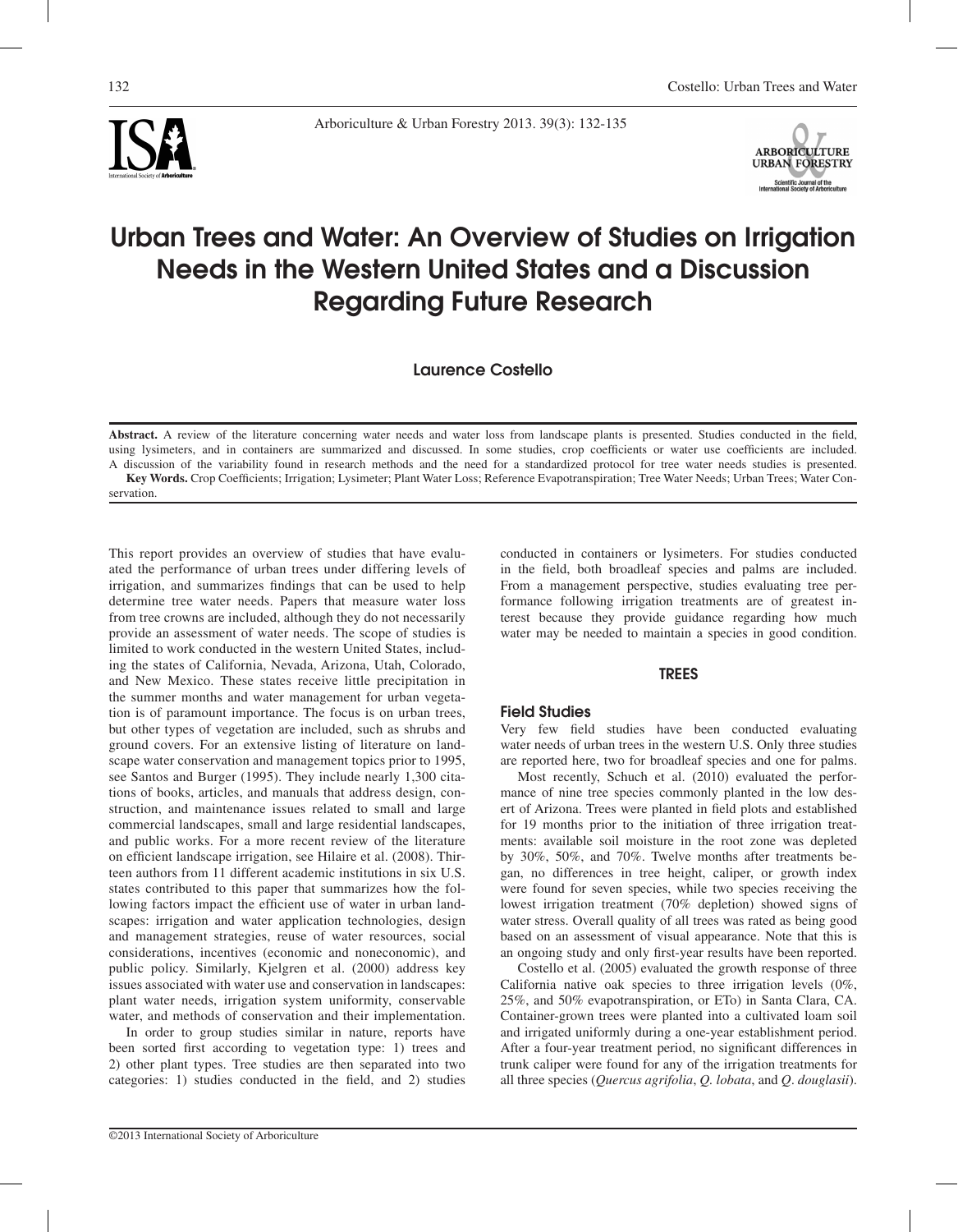Basically, tree growth and visual appearance for trees receiving no irrigation were not different from those receiving 25% or 50% of reference ETo. Average annual rainfall at the study site is 40.6 cm.

To assess the effect of irrigation level on the performance of palm species, Pittenger et al. (2009) conducted a study in Irvine, CA. Five landscape species (*Archontophoenix cunninghamiana*, *Chamaerops humilis*, *Syagrus romanzoffiana*, *Trachycarpus fortunei*, and *Washingtonia filifera*) were irrigated at three levels of reference ETo: 0%, 25%, and 50%. All species maintained at least minimally acceptable visual quality at the 0% ETo treatment (no irrigation), and two species were found to have near optimum performance with no irrigation, while two species produced more leaves with additional irrigation. The authors note that the water needs of landscape palms are considerably less than that those of commercial palms, such as date, oil, and coconut palms.

## Container or Lysimeter Studies

To measure tree water use and/or determine species water needs, a number of studies have been conducted using plants in containers or lysimeters. Here, studies are sorted into two groups depending on whether plant water supply was limited or not.

#### **Water supply limited**

In these studies, experimental design included treatments where the supply of available water was limited to some extent. In a two-year study, Devitt et al (1994) measured water loss from three landscape species in Las Vegas, NV. Three container stock sizes (3.8, 18.9, and 56.8 L) of *Prosopis alba*, *Chilopsis linearis*, and *Quercus virginiana* were planted into 190-liter lysimeters. After a three-month establishment period, three irrigation treatments were imposed as leaching fractions of  $+0.25$ , 0, and  $-0.25$  (drainage volume/irrigation volume). Although water loss from species (ETa) was affected by tree size and leaching fraction treatments, there was little or no effect of irrigation level on trunk diameter growth.

In a similar study, Devitt el al. (1995) measured water loss from three tree species (*Washingtonia robusta*, *Pinus eldarica*, and *Cercidium floridum*) planted as container stock (#5 and #15) into 190-liter lysimeters. Treatments were similar to Devitt et al. (1994) with irrigation levels expressed as leaching fractions of +0.25, 0, and -0.25. After a three-month establishment period, treatments were imposed for a six-month period. Although significant differences in water use were found for species resulting from planting size and leaching fraction (irrigation level), no significant effect on canopy volumes or basal canopy areas were found, and few significant differences in trunk diameter were found across irrigation treatments for all species.

## **Water supply not limited**

In these studies, experimental design did not include treatments where the supply of available water was limited to some extent (i.e., water was continuously available to the plant).

In a three-month study, Levitt et al. (1995) measured water loss from *Prosopis alba* (Argentine mesquite) and *Quercus virginiana* (southern live oak) growing in containers in Tucson, AZ. A gravimetric method was used to determine actual plant water loss, and water-use coefficients were calculated as the ratio of water loss to reference evapotranspiration for the study site. Water-use coefficients of 0.5 for southern live oak and 1.0 for mesquite were reported using water loss values for the total leaf area, and 1.4 (oak) and 1.6 (mesquite) for water loss on a projected canopy basis.

To determine water needs of balled and burlapped (B&B) stock during the first year after planting in a semi-arid climate, Montague et al. (2004) conducted a one-year study in Logan, UT. The performance of five species (*Platanus* × *acerifolia*, *Salix matsudana*, *Tilia cordata*, *Acer platanoides*, and *Fraxinus pennsylvanica*) was evaluated using locally grown field stock planted into lysimeters. Water loss was measured from trees under nonlimiting conditions, and a water loss coefficient (Kc) was calculated as the ratio of actual water loss (based on total leaf area) to total daily ETo. Tree water loss varied with species, and water loss coefficients ranged from 0.19 for *A. platanoides* to 1.05 for *S. alba*.

To quantify the influence of shading on water loss, Costello et al. (1996) conducted a study using container plants in Palo Alto, CA. Three tree species (*Sequoia sempervirens*, *Magnolia grandiflora*, and *Liquidambar styraciflua*) and one shrub species (*Pittosporum tobira*) were placed in full sun (86,000 lux) or a shaded environment (820 lux) and water loss was measured gravimetrically over a two-week period. Plants in the shaded environment were found to lose on average 58% less water than those in the full sun environment.

# OTHER PLANT TYPES (GROUND COVERS, SHRUBS, AND HERBACEOUS PLANTS)

## Field Studies

In a relatively early report, Sachs (1991) conducted a two-year study at two sites in California (San Jose and Irvine), evaluating the performance of hedgerow and ground cover plantings irrigated at 0%, 12.5%, and 100% ETo. Species included were *Ligustrum lucidum*, *Pittosporum tobira*, *Nerium oleander*, *Coprosma baueri*, *Xylosma congestum*, *Eugenia uniflora*, *Hedera canariensis*, and *Carpobrotus* sp. Plantings were established in 1965 and treatments were initiated six years later (1971). At both study sites, an irrigation level of approximately 12.5% ETo was sufficient to maintain all plants in a healthy condition with good appearance. Higher amounts of water caused increasing amounts of growth, which also increased their pruning requirements.

A two-year study to assess the performance of three groundcover species irrigated at 0%, 25%, 50%, 75%, and 100% of ETo was initiated in 1991 by Staats and Klett (1995). A principal goal of the study was to identify water-conserving species that could serve as alternatives to Kentucky bluegrass (*Poa pratensis*). They reported that an optimum irrigation level for *Cerastium tomentosum* and *Sedum acre* was 25% ETo (after becoming established), while *Potentilla tabernaemontii* required 75% ETo.

In 1990, Pittenger et al. (2001) initiated an evaluation of the performance of six groundcover species at four irrigation levels: 20%, 30%, 40%, and 50% ETo. All species had been established for a one-year period in 1989 at 25%, 50%, 75%, and 100% ETo (Pittenger et al. 1990). After a 17-month treatment period, they reported that *Drosanthemum hispidum*, *Baccharis pilularis*, and *Hedera helix* performed well at 20% ETo, while *Vinca major* required 30%. Both *Potentilla tabernaemontii* and *Gazania* sp. were found to need greater than 50% ETo.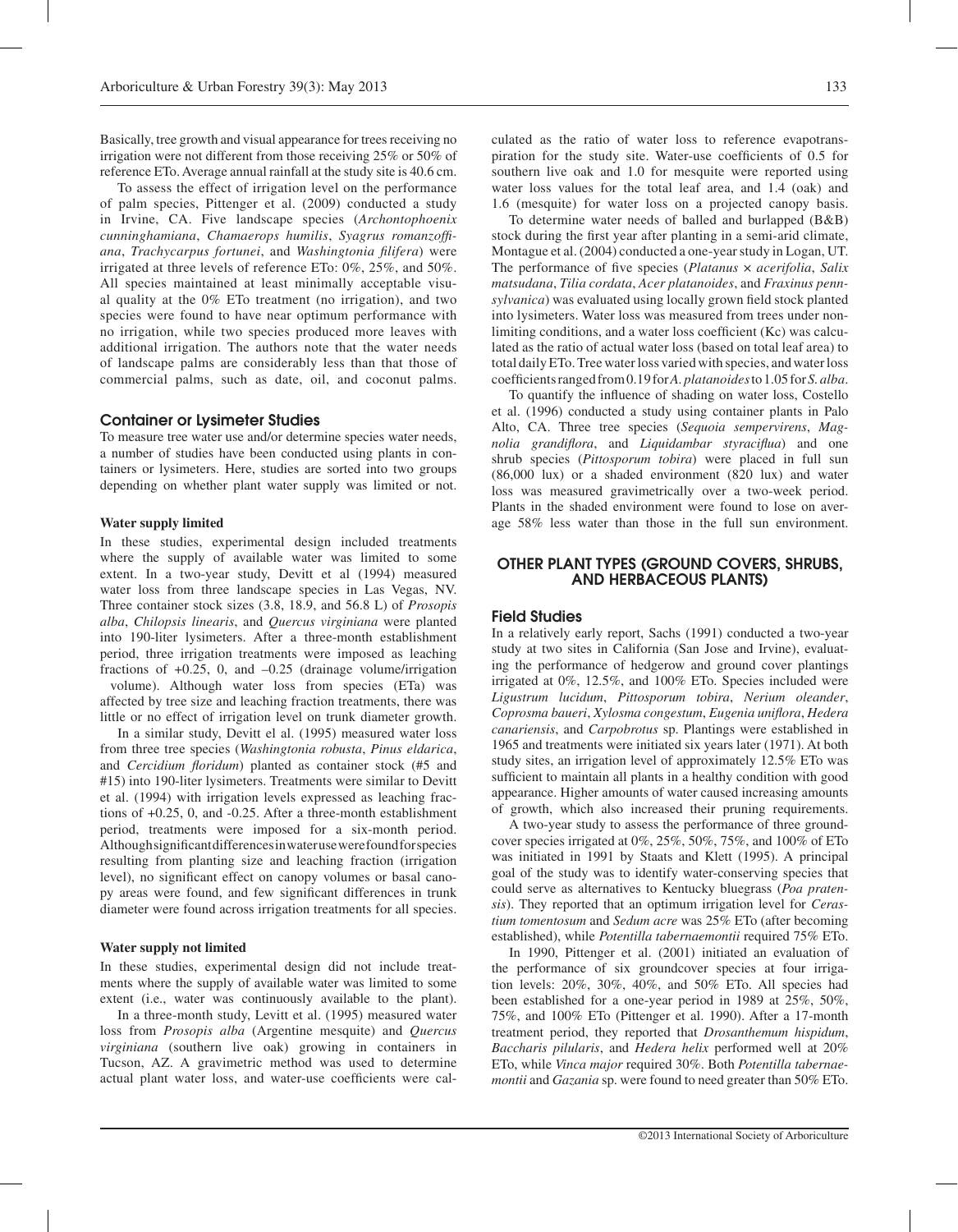In 1996, Shaw and Pittenger (2004) evaluated the performance of 30 species of shrubs in Encinitas, CA. Following an establishment period of approximately 18-months, plants were irrigated for one year at 12%, 24%, and 36% ETo, while in 1997 and 1998 irrigation treatments were adjusted to 0%, 18%, and 36% of ETo "because initial treatments were not affecting plant quality." Irrigation frequency was determined using a projected soil moisture deficit of 13 mm. The authors reported that "many species performed well at 36% and 18% ETo treatments, but suffered at 0 ETo." Eight shrub species performed well with no irrigation, while 13 species performed well at 18% ETo. Three species did not become established in the study plot, and the remaining species required irrigation levels greater than 18% ETo.

In an evaluation of herbaceous species, Reid and Oki (2008) conducted a one-year study in Davis, CA. After a one-year establishment period in 2005, six species of California native plants were irrigated at four irrigation levels: 20%, 40%, 60%, 80% ETo. Plant performance was evaluated using a growth index. For all six species, no significant differences in summer growth or physical appearance were found for the four irrigation levels. Ongoing performance evaluations of the same species are being conducted in seven climate zones throughout California.

#### Container and Lysimeter Studies

Using both containers and lysimeters, Garcia-Navarro et al. (2004) measured the water use of four shrub species in Davis, CA. After a one-year establishment period, two parallel experiments (using containers and lysimeters) were conducted during the summer of 1998. The authors state that "the relative water use of the same species in 3.8-liter containers would be representative of the water use of the same species in the landscape." Lysimeter plants were irrigated at 30% and 100% of ETo, while container plants received either daily irrigation or water was withheld until available water was depleted. Crop coefficients for the well-irrigated container plants (all four species) were found to range from 1.30 to 5.51, while three species showed a three-fold reduction in water use when water-stressed. At 30% ETo, water use was reduced by 52% to 55% for plants in lysimeters (three species). Growth of all species was affected by reduced irrigation, and visual appearance declined substantially for two species.

## **DISCUSSION**

From the results of field studies, water needs assessments were found to vary according to vegetation types and species. For trees, seven species of arid-adapted trees were reported to perform well under a 70% soil water deficit treatment, while two species performed better at a 50% depletion level (Schuch et al. 2010). Oaks receiving no irrigation performed as well as the same species receiving 25 and 50% ETo (Costello et al. 2005). Similarly, two palm species were found to perform optimally at 0% ETo, while three others were assessed as having acceptable quality without irrigation (Pittenger et al. 2009).

Field studies of other vegetation types show a somewhat wider range of species water needs. An irrigation level of 12.5% ETo was found to be sufficient for eight hedgerow and groundcover species (Sachs 1991); while in another study (Staats and Klett 1995), two groundcover species performed well at 25% ETo, yet one species needed 75% ETo). For shrubs, eight species were reported to perform well at 0% ETo, while another 13 species

required an irrigation level between 18% and 36% ETo (Shaw and Pittenger 2004). In a study evaluating six herbaceous species, all species performed well at 0% ETo (Reid and Oki 2008).

In lysimeter studies where water supply was limited, no effect of reduced irrigation was found on trunk diameter growth for three species of trees (Devitt et al. 1994). In a follow-up study by Devitt et al. (1995), similar results were found for an additional three species of trees. In a container and lysimeter study where water supply was limited for four shrub species, water use reductions resulted in growth reductions for all species and a decline in visual appearance for two species.

In a lysimeter study where water supply was not limited (Levitt et al. 1995), water-use coefficients were found to range from 0.5 to 1.0 for two tree species (based on a total leaf area) and from 1.4 to 1.6 (based on a projected canopy). For B&B stock planted into lysimeters, water-use coefficients ranged from 0.19 to 1.05 for five tree species.

Collectively from field and lysimeter studies, many of the woody and herbaceous species evaluated were found to perform well at irrigation levels less than 25% ETo. Indeed, a number of species were found to perform well without irrigation (0 ETo). These findings are important for landscapes in climate zones where precipitation is limited during the year, such as in arid, semi-arid, and Mediterranean zones. The use of landscape species that require little or no irrigation once established will be of great value in creating and maintaining water-conserving landscapes.

Certainly, a considerable amount of research still needs to be done. For instance, evaluations for only 17 tree species are reported in this review. Clearly, this number is not sufficient to provide useful guidance regarding the water needs of landscape species. For trees in particular, much more research is needed to identify the needs of the hundreds of species used in urban forests in the western U.S. In addition and most importantly, a standardized protocol for conducting such research is critically needed. From this review, it is evident that a substantial level of variation exists in experimental design and methods. For the species evaluated, many differences can be found in treatment levels, methods for quantifying water supplied to individual plants, use of soil moisture measurements to schedule irrigations, length of establishment and treatment periods, stock types, irrigation systems used, and measures of plant performance. These are critical elements of an experimental design that affect the outcome of waterneeds studies, making it difficult to compare study results. This leads to an important question: What is the best method of conducting water-needs studies? Unfortunately, as yet, there is no standardized method—but one needs to be established.

A number of other questions regarding experimental methods used for water-needs evaluations of trees can be listed:

- What are reasonable levels of ETo for treatments? Certainly, no irrigation (0% ETo) should be included, but what amounts should be used for irrigation levels (10%, 30%, and 50% ETo)?
- What is the best way to determine the amount of water that matches the desired level of reference evapotranspiration? For example, how much water should be applied to a 2.5 cm caliper tree for 50% ETo? How much for a 5 cm caliper tree? What irrigation frequency should be used?